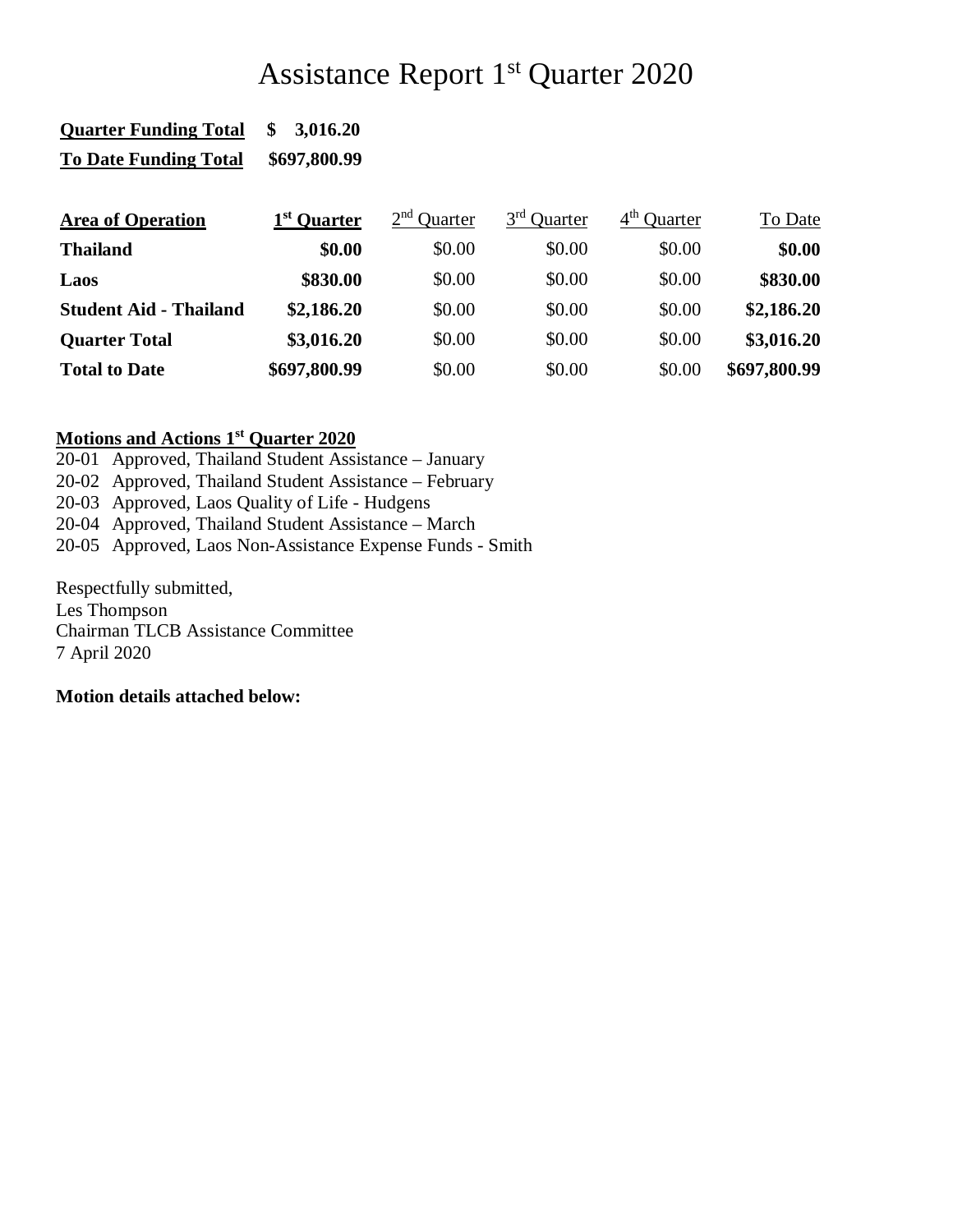Motion 20-01 Student Assistance Program - January Estimated Amount  $= $730.00$ Actual Amount  $= $746.53$ 

For Satawat Sri-in, I make the following motion: Move that 22,000 baht be approved for our continuing student assistance for January 2020.

College/University Students @ 2,000thb/month

- 1) Juthathip Siriwong 4th Year English Teaching
- 2) Wipada Phetsuwan 4th Year Sakon Nakhon Rajabhat U (Sakon Nakhon)
- 3) Nutchanat Niwongsa 4th Year NPU
- 4) Nantawee Chanapoch 4th Year NPU
- 5) Natsupha Pholman 4th Year Burapha University Chonburi<br>
6) Darart Promarrak 3rd Year MCU
- 
- 6) Darart Promarrak 3rd Year MCU<br>7) Thamonwan Thungnathad 3rd Year NPU 7) Thamonwan Thungnathad
- 
- 8) Nittaya Manasen 3rd Year NPU<br>9) Matchima Khanda 2nd Year Sako 9) Matchima Khanda 2nd Year Sakon Nakhon Rajabhat U (Mathmatics Teaching)
- 10) Achiraya Thiauthit 1st Year NPU
- 11) Sawini Manaonok 1st Year UBU

Total: 22,000thb

Exchange Rate on 25 November 2019 is 30.2THB per 1USD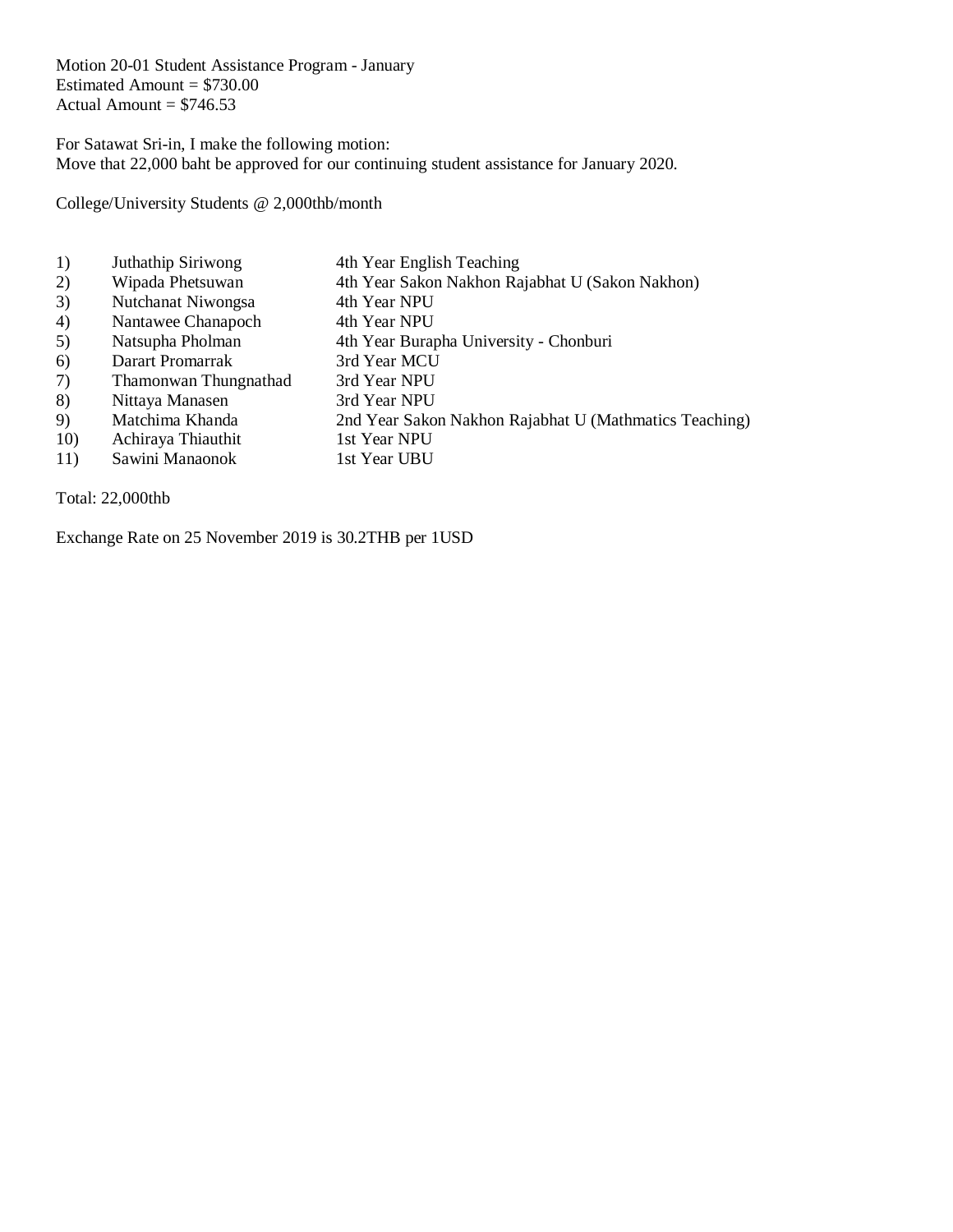Motion 20-02 Student Assistance Program - February Estimated Amount  $= $725.00$ Actual Amount  $= $724.56$ 

For Satawat Sri-in, I make the following motion: Move that 22,000 baht be approved for our continuing student assistance for February 2020.

College/University Students @ 2,000thb/month

- 1) Juthathip Siriwong 4th Year English Teaching
- 2) Wipada Phetsuwan 4th Year Sakon Nakhon Rajabhat U (Sakon Nakhon)
- 3) Nutchanat Niwongsa 4th Year NPU
- 4) Nantawee Chanapoch 4th Year NPU
- 5) Natsupha Pholman 4th Year Burapha University Chonburi<br>
6) Darart Promarrak 3rd Year MCU
- 
- 6) Darart Promarrak 3rd Year MCU<br>7) Thamonwan Thungnathad 3rd Year NPU 7) Thamonwan Thungnathad
- 8) Nittaya Manasen 3rd Year NPU
- 9) Matchima Khanda 2nd Year Sakon Nakhon Rajabhat U (Mathmatics Teaching)
- 10) Achiraya Thiauthit 1st Year NPU
- 11) Sawini Manaonok 1st Year UBU

Total: 22,000thb

Exchange Rate on 25 January 2020 is 30.6THB per 1USD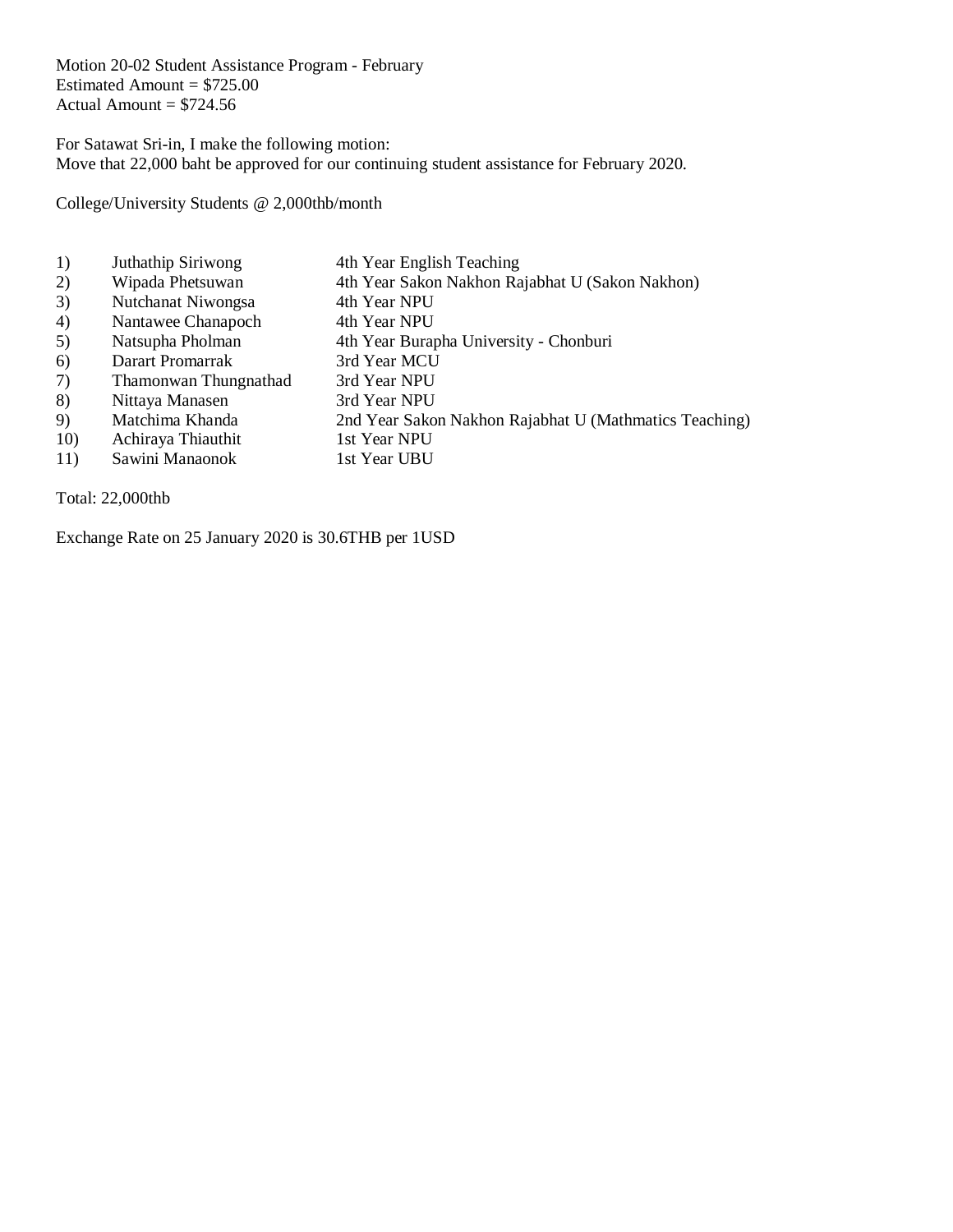Motion 20-03 Laos Quality of Life Estimated Amount =  $$830.00$ Actual Amount  $= $830.00$ Budget Remaining 16,000.00 - \$830.00 = \$15,170

For Jeff Hudgens, I make the following motion:

They've asked for 347 panels for two different schools.

Although, I believe they need that many, I'd like to validate it beforehand.

So my proposal would be for two schools: Najat and Thongkham.  $-100$  panels at \$7.50 each = \$750  $-Roofing Nails = $30$ - Transportation/Misc = \$50 Total: \$830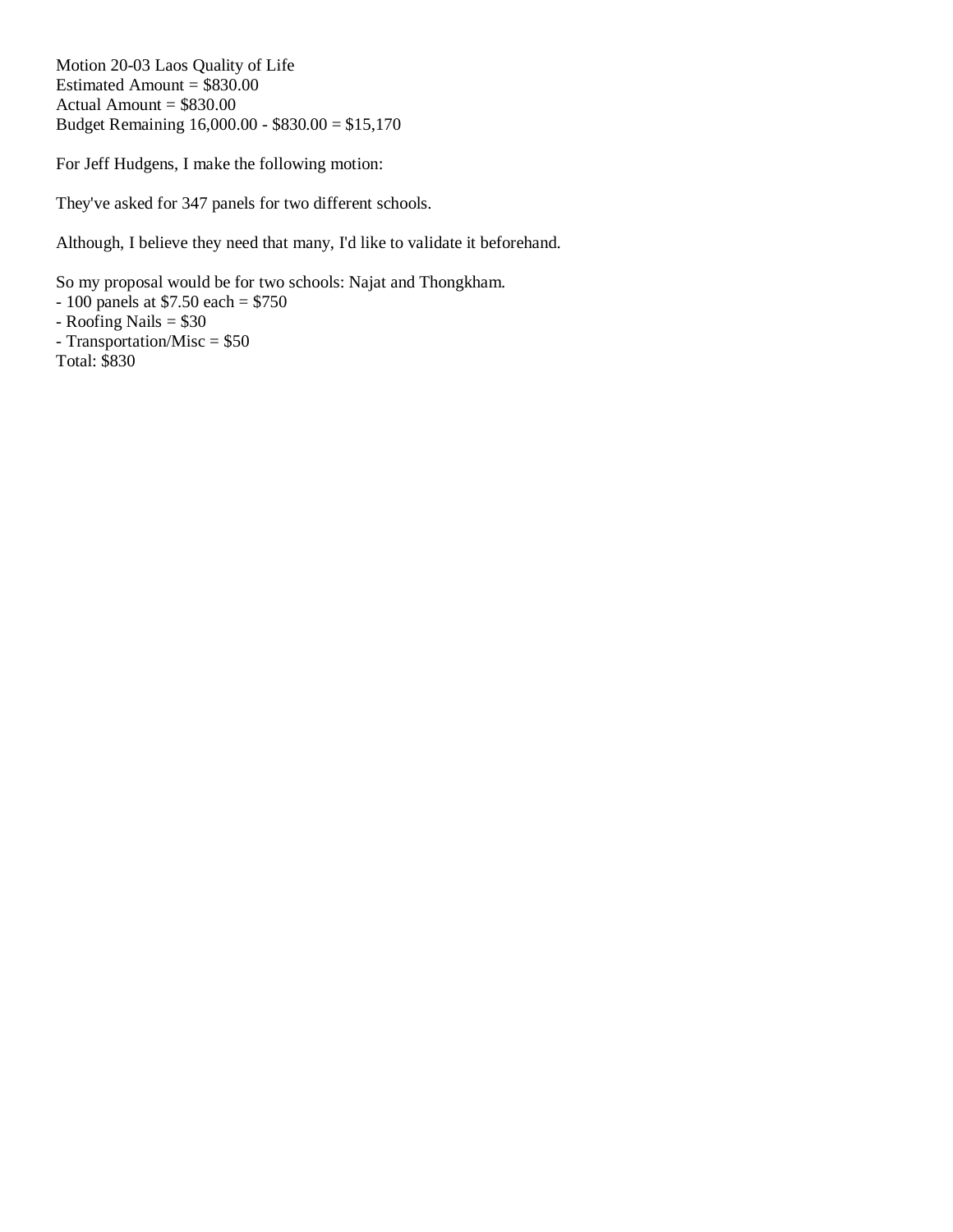Motion 20-04 Student Assistance Program - March Estimated Amount  $= $700.00$ Actual Amount  $= $715.11$ 

For Satawat Sri-in, I make the following motion: Move that 22,000 baht be approved for our continuing student assistance for March 2020.

College/University Students @ 2,000thb/month

- 1) Juthathip Siriwong 4th Year English Teaching
- 2) Wipada Phetsuwan 4th Year Sakon Nakhon Rajabhat U (Sakon Nakhon)
- 3) Nutchanat Niwongsa 4th Year NPU
- 4) Nantawee Chanapoch 4th Year NPU
- 5) Natsupha Pholman 4th Year Burapha University Chonburi<br>6) Darart Promarrak 3rd Year MCU
- 
- 6) Darart Promarrak 3rd Year MCU<br>7) Thamonwan Thungnathad 3rd Year NPU 7) Thamonwan Thungnathad
- 8) Nittaya Manasen 3rd Year NPU
- 9) Matchima Khanda 2nd Year Sakon Nakhon Rajabhat U (Mathmatics Teaching)
- 10) Achiraya Thiauthit 1st Year NPU
- 11) Sawini Manaonok 1st Year UBU

Total: 22,000thb

Exchange Rate on 2 March 2020 is 31.5THB per 1USD